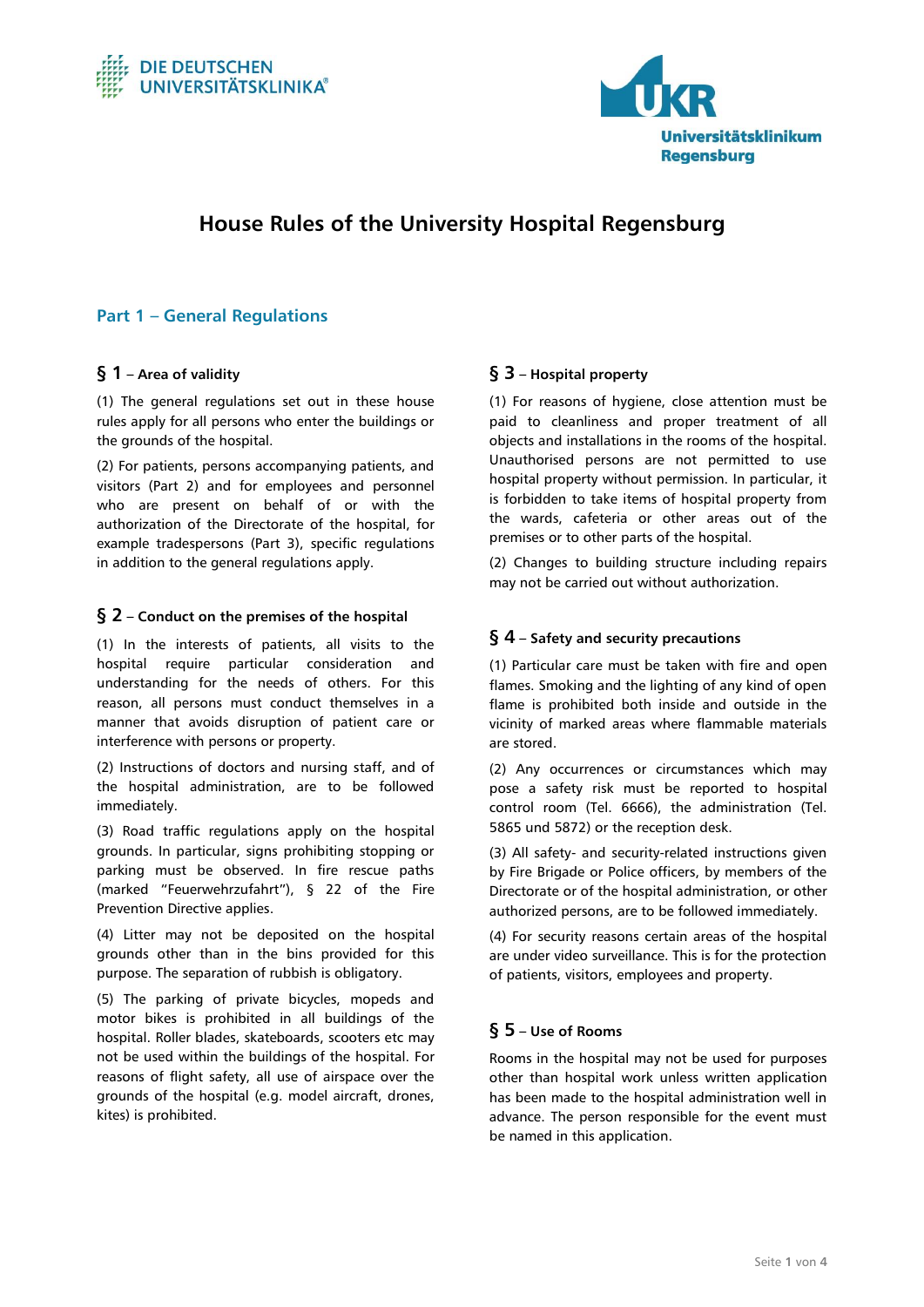

Patients can make private calls at any time from their rooms using the card system, or by means of public telephones. For employees, the regulation intimated in the letter from the Directorate dated 09.11.2007 will apply.

## **§ 7 – Hawking and Peddling**

Advertising, peddling, begging, making charitable collections and offering goods and private services for sale is prohibited in all areas of the hospital.

## **§ 8 – Party-political Activities**

Campaigning for political parties in either spoken or written form is prohibited in the buildings and on the grounds of the hospital.

## **§ 9 – Photography and Filming**

The making of films or television programmes, or of audio or video recordings, or the taking of photographs, require permission of the hospital's department of corporate communications.

### **§ 10 – Alcohol**

The excessive consumption of alcoholic beverages is prohibited in the hospital.

### **§ 11 – Smoking**

Smoking is generally not permitted in the buildings or on hospital grounds. This includes the use of all tobacco products and related products (e-cigarettes, refills for e-cigarettes, herbal products for smoking, etc.). Outside the buildings, smoking is only permitted in the marked smoking areas. The Health Protection Law (Gesundheitsschutzgesetz GSG) v. 23.07.2010, GVBl. 2010, S. 314 applies.

### **§ 12 – Legal Liability, Lost Property**

(1) The legal liability of the University Hospital Regensburg in cases of theft, accident and damage is restricted to that laid down in law, unless these House Rules explicitly state otherwise.

(2) The use of the playhouse set up in the hospital is at the risk of the user. Children may only use it under the supervision of parents or guardians.

(3) Any objects found on the grounds of the hospital are to be handed in at the reception.



## **§ 13 – Posters**

Posters and other notices may only be hung in designated places, and only with due permission. Unauthorized posters and notices will be removed immediately. Unrestricted posting of notices is permitted on the board in front of the personnel casino. (This will be cleared on the last day of each month.)

### **§ 14 – Action in cases of infringements**

(1) Infringements of these house rules by patients can lead to early discharge. Infringements by visitors can lead to a ban from entering the premises. Infringements by members of staff can lead to internal disciplinary action.

(2) The House Rules of the University Hospital are subject to the supervision of the Medical Director. When she or he is unavailable, and safety or security issues require immediate action, responsibility in individual cases will pass to the Administrative Director of the hospital, or in her or his absence to the director of the hospital's legal department. Outside of week-day office hours, the house rules are the responsibility of the most senior medical staff (1. Dienst) of anaesthetics.

# **Part 2 – Special Regulations for patients, attending family and visitors**

## **§ 15 – Inpatients**

(1) During doctors' visits and at meal times, and during treatment, patients should not leave their rooms.

(2) Patients should wear suitable clothing whenever they leave their rooms.

(3) After 10 pm, silence is mandatory.

(4) Patients in closed wards may not leave these without the permission of their doctor.

(5) Inpatients may not leave the hospital grounds without the permission of a doctor.

### **§ 16 – Prescriptions and medications**

During a patient's stay in the University Hospital, no outside medicine may be taken without the permission of the attending doctor. The nursing staff is entitled to confiscate any medication brought into the hospital by the patient, or any unused medicine.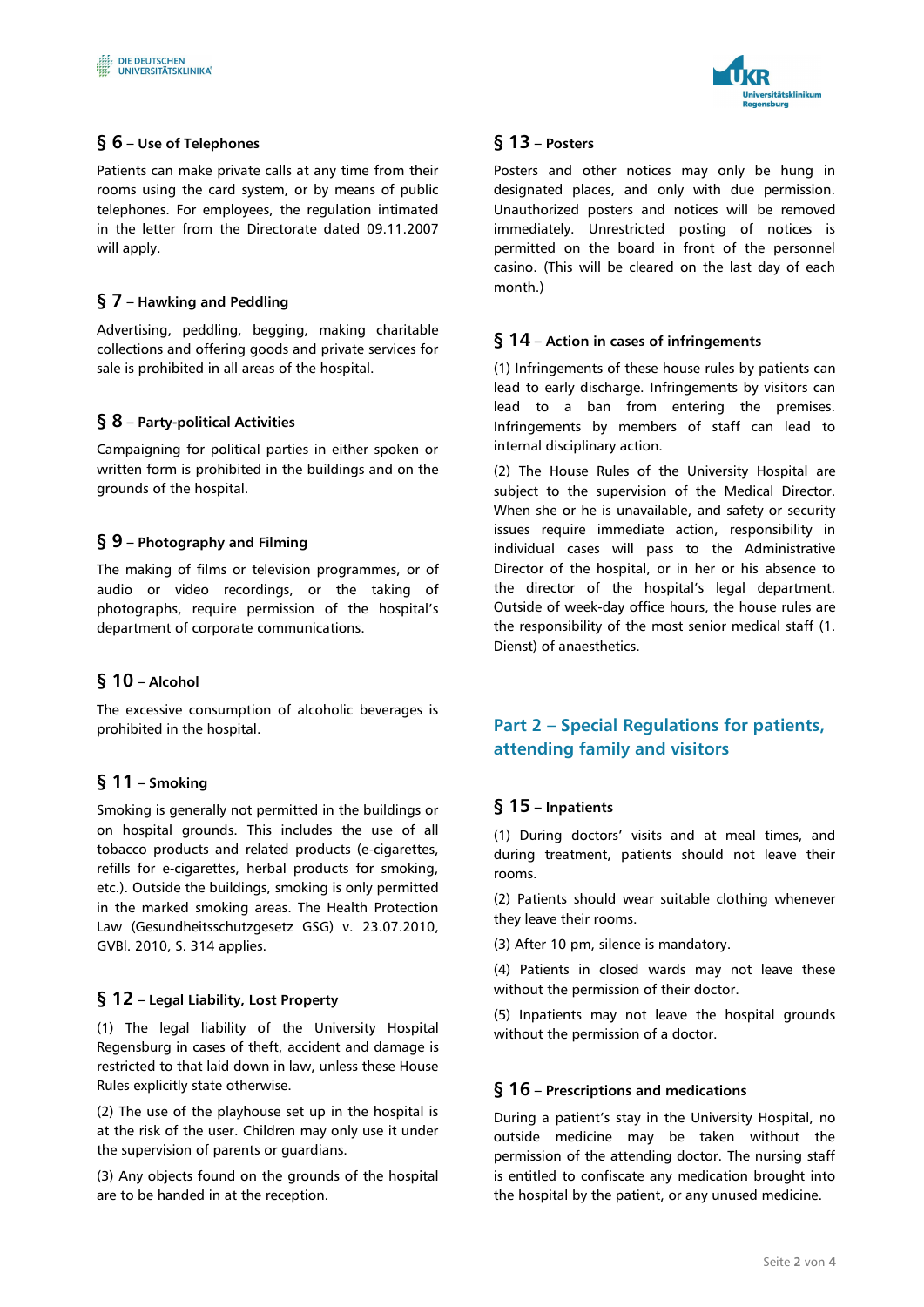

## **§ 17 – Meals**

(1) Patients' meals are prepared according to a general menu or specific doctors' instructions (in the case of special diets).

(2) For reasons of hygiene, left-over food may not be kept by the patient, and must be returned on the tray.

## **§ 18 – Items brought by patients**

(1) Only clothing and personal effects necessary for the duration of inpatient treatment should be brought into the hospital.

(2) Money and valuables can on request be entrusted to the hospital administration to be stored securely in a suitable manner.

(3) When patients are admitted who are unconscious or incapable of consent, money and valuables will be catalogued in the presence of a witness and passed to the administration for safekeeping.

(4) Items left on the premises become the property of the hospital if they are not collected within twelve weeks of the patient receiving a written reminder.

(5) The reminder specified in paragraph 4 will explicitly state that, should the items not be claimed before the specified deadline, they become the property of the hospital.

(6) Paragraph 4 does not apply to items remaining after a patient's decease, including money and valuables in the safe-keeping of the administration. The storage, surrender and valorisation of these items is regulated by law.

### **§ 19 – Limitation of liability**

(1) The hospital has no liability for loss or damage to property which remains in the keeping of the patients, or to patients' vehicles parked on the hospital grounds or other carparks provided by the hospital, except in cases of intent or gross negligence. The same applies to money and valuables which are not placed in the safekeeping of the administration.

(2) Claims of liability for loss or damage to money and valuables in the safe-keeping of the hospital administration and for items belonging to the estate of the deceased which are in the custody of the hospital must be made in writing within three months of the loss or damage becoming known. This threemonth period begins at the earliest with the discharge of the patient from hospital.

### **§ 20 – Electrical devices**

(1) The use of private electrical devices is not permitted in the hospital. In particular this includes small household devices such as kettles or cooking rings, and any kind of heater or fan. The use of private radios and television sets is likewise prohibited.

(2) This prohibition does not extend to personal hygiene devices (e.g. shavers and hair driers), nor to mobile telephones or portable computers (notebooks, laptops, tablets).

(3) Any electrically powered medical devices brought into the hospital by patients may be used only after consultation with the ward manager, as co-ordination with the department of medical technology may be required.

(4) The use of active WLAN-devices (especially accesspoints, WLAN-routers, WLAN-repeaters und WLANhotspots) is prohibited. Exceptions require the agreement of the department DV-med.

## **§ 21 – Exclusion zones**

Unauthorized access to operational and technical areas of the hospital and other marked areas is not permitted.

### **§ 22 – Visits and visiting hours**

(1) Visits must be made within the visiting hours as indicated in the notices displayed on the hospital walls.

(2) Visits at other times are permitted only in exceptional cases and only with the permission of the attending doctor.

(3) Visits are not permitted if:

a) the patient is suffering from an infectious disease (exceptions require the permission of the ward doctor).

b) the visitor or any person in her or his domestic circle is suffering from an infectious disease.

(4) Potted plants and domestic animals may not be brought into the hospital. Animals may not be left outside the hospital buildings.